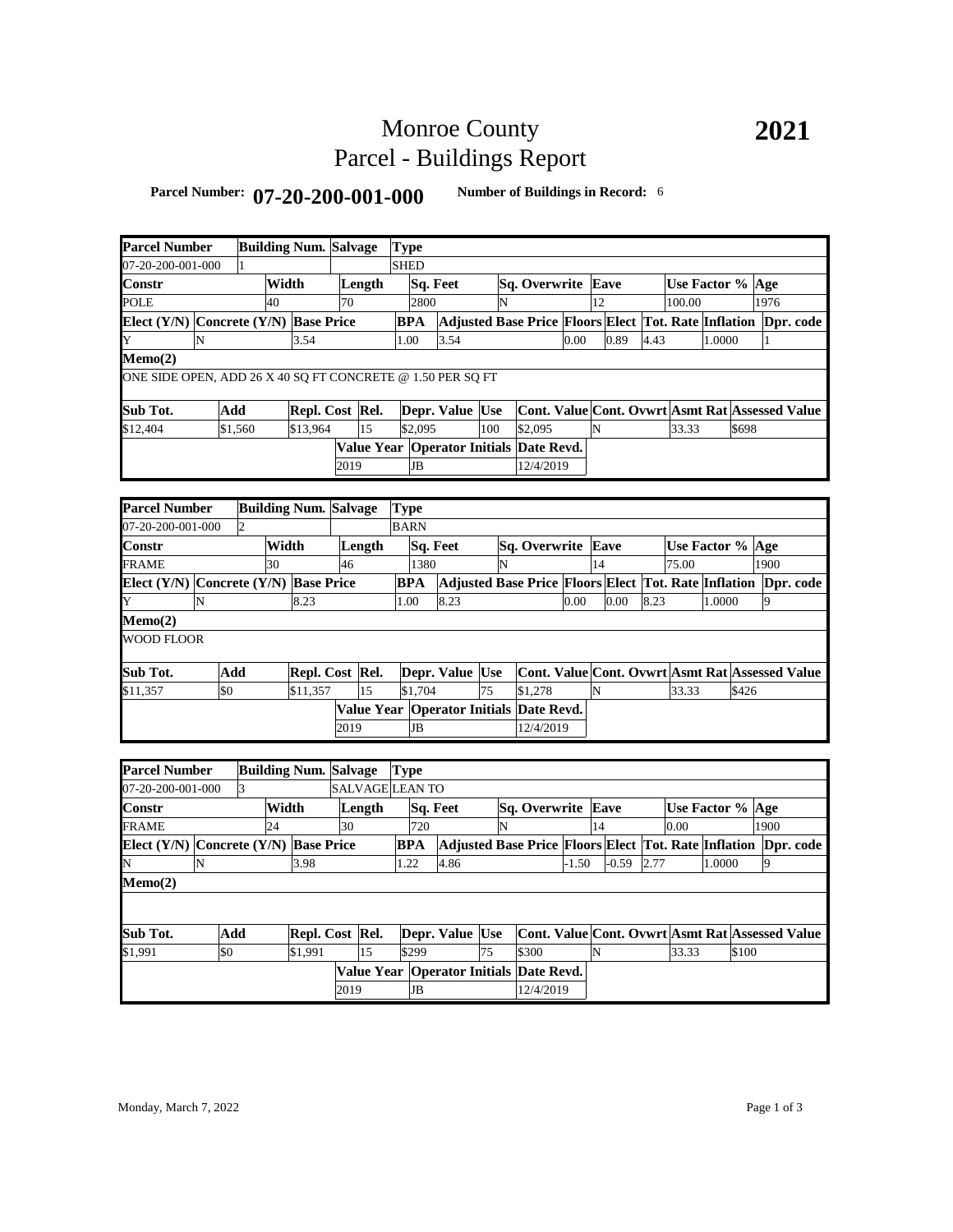| ı |
|---|
|   |

| <b>Parcel Number</b>                      |     |  |       | <b>Building Num. Salvage</b> |      |                                             | Type       |     |                                                             |    |                           |           |         |   |         |      |                  |        |       |      |                                                 |
|-------------------------------------------|-----|--|-------|------------------------------|------|---------------------------------------------|------------|-----|-------------------------------------------------------------|----|---------------------------|-----------|---------|---|---------|------|------------------|--------|-------|------|-------------------------------------------------|
| 07-20-200-001-000                         |     |  |       |                              |      | <b>SALVAGE LEAN TO</b>                      |            |     |                                                             |    |                           |           |         |   |         |      |                  |        |       |      |                                                 |
| <b>Constr</b>                             |     |  | Width |                              |      | Length                                      |            |     | Sq. Feet                                                    |    | <b>Sq. Overwrite Eave</b> |           |         |   |         |      | Use Factor % Age |        |       |      |                                                 |
| <b>FRAME</b>                              |     |  | 24    |                              | 35   |                                             |            | 840 |                                                             |    |                           |           |         |   |         |      | 0.00             |        |       | 1900 |                                                 |
| Elect $(Y/N)$ Concrete $(Y/N)$ Base Price |     |  |       |                              |      |                                             | <b>BPA</b> |     | <b>Adjusted Base Price Floors Elect Tot. Rate Inflation</b> |    |                           |           |         |   |         |      |                  |        |       |      | Dpr. code                                       |
| N                                         | N   |  |       | 3.36                         |      |                                             | 1.13       |     | 3.80                                                        |    |                           |           | $-1.50$ |   | $-0.59$ | 1.71 |                  | 1.0000 |       | 19   |                                                 |
| Memo(2)                                   |     |  |       |                              |      |                                             |            |     |                                                             |    |                           |           |         |   |         |      |                  |        |       |      |                                                 |
|                                           |     |  |       |                              |      |                                             |            |     |                                                             |    |                           |           |         |   |         |      |                  |        |       |      |                                                 |
|                                           |     |  |       |                              |      |                                             |            |     |                                                             |    |                           |           |         |   |         |      |                  |        |       |      |                                                 |
| Sub Tot.                                  | Add |  |       | Repl. Cost Rel.              |      |                                             |            |     | Depr. Value Use                                             |    |                           |           |         |   |         |      |                  |        |       |      | Cont. Value Cont. Ovwrt Asmt Rat Assessed Value |
| \$1.434                                   | \$0 |  |       | \$1,434                      |      | 15                                          | \$215      |     |                                                             | 75 | \$300                     |           |         | N |         |      | 33.33            |        | \$100 |      |                                                 |
|                                           |     |  |       |                              |      | Value Year   Operator Initials   Date Revd. |            |     |                                                             |    |                           |           |         |   |         |      |                  |        |       |      |                                                 |
|                                           |     |  |       |                              | 2019 |                                             |            | JB  |                                                             |    |                           | 12/4/2019 |         |   |         |      |                  |        |       |      |                                                 |

| <b>Parcel Number</b> |  |           |                                         |          | Type                                                                                   |                           |         |                 |      |                                                          |                                |        |        |      |                                                                                                                                             |
|----------------------|--|-----------|-----------------------------------------|----------|----------------------------------------------------------------------------------------|---------------------------|---------|-----------------|------|----------------------------------------------------------|--------------------------------|--------|--------|------|---------------------------------------------------------------------------------------------------------------------------------------------|
| 07-20-200-001-000    |  |           |                                         |          |                                                                                        |                           |         |                 |      |                                                          |                                |        |        |      |                                                                                                                                             |
| <b>Constr</b>        |  |           |                                         |          | Sq. Feet                                                                               |                           |         |                 |      |                                                          |                                |        |        |      |                                                                                                                                             |
| <b>POLE</b>          |  | 60        |                                         |          | 1920                                                                                   |                           | N       |                 |      | 10                                                       |                                | 100.00 |        | 1976 |                                                                                                                                             |
|                      |  |           |                                         |          |                                                                                        |                           |         |                 |      |                                                          |                                |        |        |      | Dpr. code                                                                                                                                   |
| Y                    |  | 4.26      |                                         |          | 1.00                                                                                   | 4.26                      |         |                 | 1.50 | 0.89                                                     |                                |        | 1.0000 | 8    |                                                                                                                                             |
|                      |  |           |                                         |          |                                                                                        |                           |         |                 |      |                                                          |                                |        |        |      |                                                                                                                                             |
|                      |  |           |                                         |          |                                                                                        |                           |         |                 |      |                                                          |                                |        |        |      |                                                                                                                                             |
|                      |  |           |                                         |          |                                                                                        |                           |         |                 |      |                                                          |                                |        |        |      |                                                                                                                                             |
| \$0                  |  |           |                                         | 15       |                                                                                        |                           | 100     | \$1,915         |      |                                                          |                                | 33.33  |        |      |                                                                                                                                             |
|                      |  |           |                                         |          |                                                                                        |                           |         |                 |      |                                                          |                                |        |        |      |                                                                                                                                             |
|                      |  |           |                                         |          | <b>JB</b>                                                                              |                           |         |                 |      |                                                          |                                |        |        |      |                                                                                                                                             |
|                      |  | 32<br>Add | Width<br>Elect $(Y/N)$ Concrete $(Y/N)$ | \$12,768 | <b>Building Num. Salvage</b><br>Length<br><b>Base Price</b><br>Repl. Cost Rel.<br>2019 | <b>SHED</b><br><b>BPA</b> | \$1.915 | Depr. Value Use |      | Value Year   Operator Initials   Date Revd.<br>12/4/2019 | <b>Sq. Overwrite Eave</b><br>N |        | 6.65   |      | Use Factor % Age<br><b>Adjusted Base Price Floors Elect Tot. Rate Inflation</b><br>Cont. Value Cont. Ovwrt Asmt Rat Assessed Value<br>\$638 |

| <b>Building Num. Salvage</b><br><b>Parcel Number</b> |     |    |    |                 |        | <b>Type</b> |          |             |                 |                      |                                                                       |      |  |      |      |                  |        |       |      |  |
|------------------------------------------------------|-----|----|----|-----------------|--------|-------------|----------|-------------|-----------------|----------------------|-----------------------------------------------------------------------|------|--|------|------|------------------|--------|-------|------|--|
| 07-20-200-001-000                                    |     | 16 |    |                 |        |             |          | <b>SHED</b> |                 |                      |                                                                       |      |  |      |      |                  |        |       |      |  |
| <b>Constr</b><br>Width                               |     |    |    |                 | Length |             | Sq. Feet |             |                 | <b>Sq. Overwrite</b> |                                                                       | Eave |  |      |      | Use Factor % Age |        |       |      |  |
| <b>POLE</b>                                          |     |    | 14 |                 | 60     |             |          | 840         |                 | N                    |                                                                       |      |  |      |      | 100.00           |        |       | 1984 |  |
| Elect $(Y/N)$ Concrete $(Y/N)$ Base Price            |     |    |    |                 |        |             |          | <b>BPA</b>  |                 |                      | <b>Adjusted Base Price Floors Elect Tot. Rate Inflation Dpr. code</b> |      |  |      |      |                  |        |       |      |  |
| Y                                                    |     |    |    | 5.41            |        |             |          | 1.00        | 5.41            |                      |                                                                       | 1.50 |  | 0.89 | 7.80 |                  | 1.0000 |       | 18   |  |
| Memo(2)                                              |     |    |    |                 |        |             |          |             |                 |                      |                                                                       |      |  |      |      |                  |        |       |      |  |
| <b>HOG HOUSE</b>                                     |     |    |    |                 |        |             |          |             |                 |                      |                                                                       |      |  |      |      |                  |        |       |      |  |
| Sub Tot.                                             | Add |    |    | Repl. Cost Rel. |        |             |          |             | Depr. Value Use |                      | Cont. Value Cont. Ovwrt Asmt Rat Assessed Value                       |      |  |      |      |                  |        |       |      |  |
| \$6,552                                              | \$0 |    |    | \$6,552         |        | 15          |          | \$983       |                 | 100                  | \$983                                                                 |      |  |      |      | 33.33            |        | \$328 |      |  |
|                                                      |     |    |    |                 |        |             |          |             |                 |                      | Value Year   Operator Initials   Date Revd.                           |      |  |      |      |                  |        |       |      |  |
|                                                      |     |    |    |                 | 2019   |             |          | JB          |                 |                      | 12/4/2019                                                             |      |  |      |      |                  |        |       |      |  |